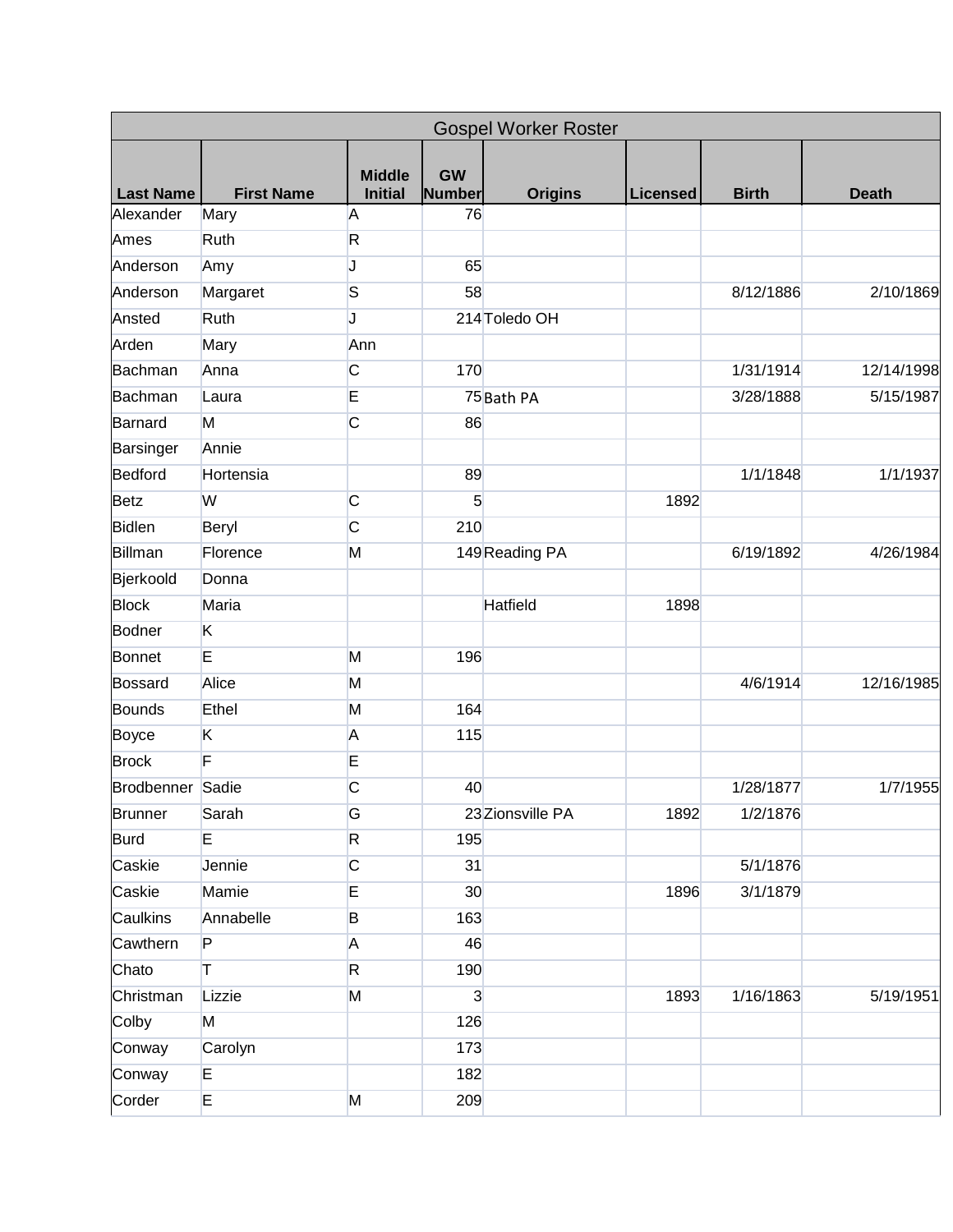| Cowic          | Mabel           | D                       | 201 |                      |      |           |            |
|----------------|-----------------|-------------------------|-----|----------------------|------|-----------|------------|
| Crump          | Annie           |                         | 79  |                      |      |           |            |
| Crump          | E               | H                       | 106 |                      |      |           |            |
| Crump          | Rosa            | E                       | 80  |                      |      | 1/1/1890  | 1/1/1914   |
| Culbertson     | Marion          | Bell                    |     | 127 Ohio             |      | 9/22/1898 | 3/1/1971   |
| Curns          | Mary            | $\circ$                 | 55  |                      |      |           |            |
| Cushard        | E               | $\overline{\mathbf{S}}$ | 101 |                      |      |           |            |
| Davison        | Emma            | J<br>(Schoch)           |     |                      |      |           |            |
| Dean           | Lena            |                         | 156 |                      | 1896 |           |            |
| Dech           | Elmira          | C                       |     | 10 Bethlehem PA      | 1895 |           |            |
| Dennis         | A               | E                       | 109 |                      |      |           |            |
| <b>DeRemer</b> | Margaret        | J                       | 28  |                      |      |           |            |
| <b>Dichter</b> | D               | P                       | 62  |                      |      |           |            |
| Doepel         | Carrie          | L                       | 13  |                      | 1896 |           |            |
| Dreisbach      | Nora (Mrs. R D) |                         |     |                      | 1892 |           |            |
| <b>Duckett</b> | Maybelle        | M                       | 128 |                      |      |           |            |
| Dunkelberg     | L               | $\mathsf{R}$            | 194 |                      |      |           |            |
| Dunkelberg     | R               |                         | 175 |                      |      |           |            |
| Dunne          | M               |                         | 183 |                      |      |           |            |
| Eastman        | <b>Bessie</b>   | J                       |     | 49 Salisbury Twp, PA |      | 2/10/1883 | 5/22/1960  |
| Ebersole       | Laura           | M                       |     | 59 Shamokin PA       |      |           |            |
| Ebersole       | Sarah           | E                       |     | 47 Shamokin PA       |      |           |            |
| Eicherly       | Emma            | B                       |     | 70 York PA           |      | 3/22/1882 | 10/29/1950 |
| Eisenhart      | Alice           | M                       |     | 16 Erwinna PA        | 1897 | 1/1/1871  |            |
| Emert          | <b>Belle</b>    | K                       | 22  |                      | 1897 | 8/7/1876  | 10/2/1941  |
| Felty          | Cora            | J                       | 5   |                      | 1895 | 3/1/1870  |            |
| Fetterolf      | $\overline{C}$  | M                       | 41  |                      |      |           |            |
| Fidler         | Naomi           | F                       | 148 |                      |      | 1/1/1900  | 1/1/1925   |
| Fidler         | Ruth            | Mae                     |     | 142 Reading PA       |      | 1/8/1898  | 6/20/1946  |
| Florian        | M               |                         | 125 |                      |      |           |            |
| Follmer        | Lillian         | M                       | 124 |                      |      |           |            |
| Foltz          | Katie           |                         |     | 152 Terre Hill PA    |      | 7/4/1892  | 10/8/1984  |
| Foreman        | Pearl           | F                       | 176 |                      |      |           |            |
| Forsberg       | M               |                         | 172 |                      |      |           |            |
| Fowler         | Pearle          | E                       |     | 206 Holbrook MA      |      | 5/8/1918  | 5/24/1963  |
| Fox            | Mamie           | F                       | 208 |                      |      |           |            |
| Fulmer         | $\overline{C}$  |                         |     |                      |      |           |            |
| Gareth         | Harriet         | Carman                  |     | 198 Rockledge PA     | 1939 | 6/25/1908 | 11/8/1992  |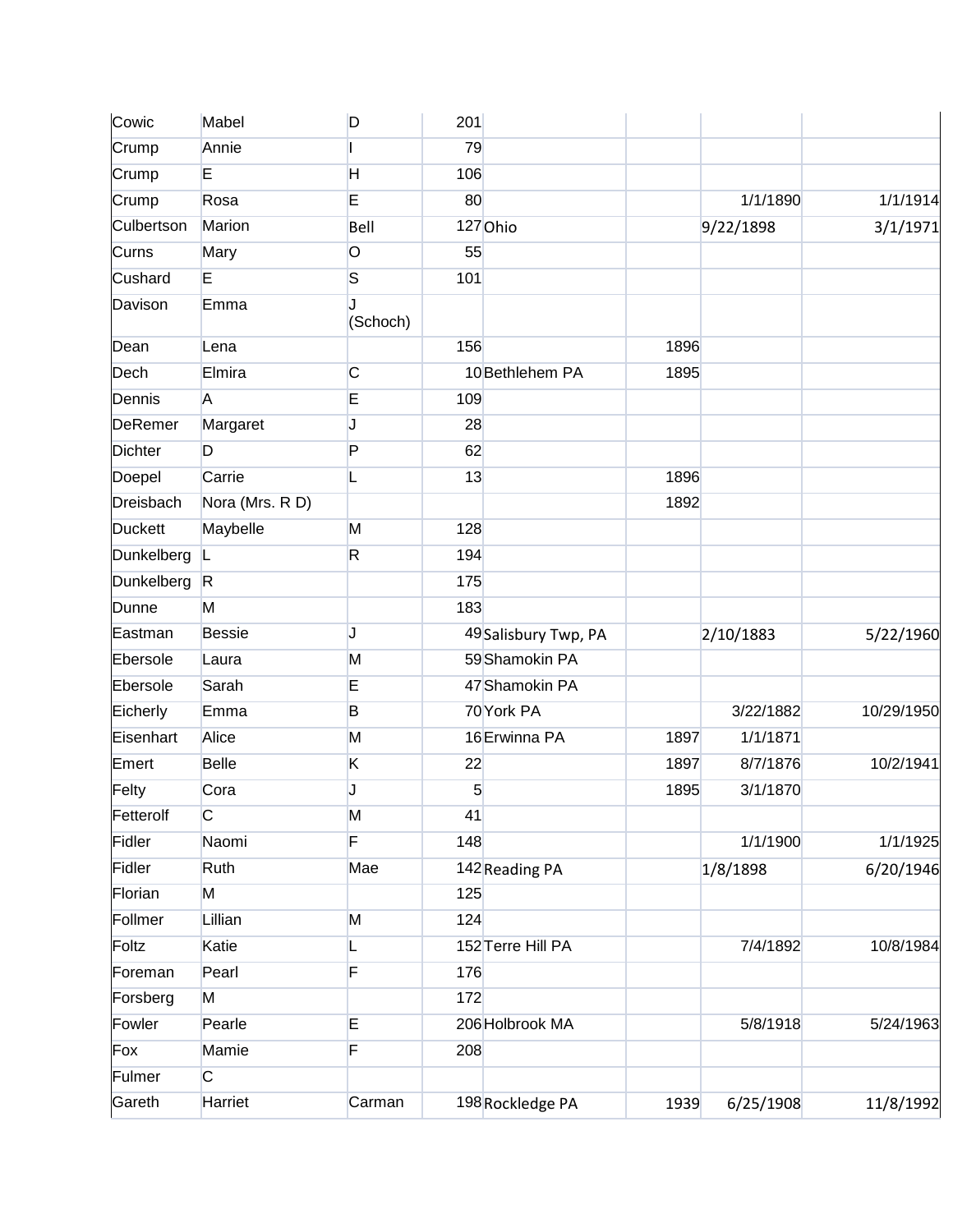| Geissinger     | Emma           | M            |     | 15 Bethlehem PA     | 1896 |            |            |
|----------------|----------------|--------------|-----|---------------------|------|------------|------------|
| Godel          | F              | M            | 171 |                     |      |            |            |
| Goranflo       | Jennie         | E            | 10  |                     | 1896 |            | 1/1/1941   |
| Goranflo       | Lillian        | G            | 35  |                     |      | 7/1/1882   |            |
| Gottschalk     | D              | B            | 32  |                     |      |            |            |
| Gottschall     | Isabella       |              |     |                     |      |            |            |
| Gray           | Grace          | Flora        | 168 |                     |      | 12/27/1909 | 11/2/1999  |
| Green          | Sally          | A            | 18  |                     | 1897 |            |            |
| Greening       | M              | M            | 207 |                     |      |            |            |
| Grier          | Mabel          | Alice        | 44  |                     |      | 4/19/1881  | 12/8/1914  |
| Grund          | Ellen          | E            |     | 161 Cleveland OH    |      | 7/31/1907  | 10/26/1966 |
| Hahn           | A              |              | 34  |                     |      |            |            |
| Haldeman       | Mabel          | Glenn        |     | 112 Sunbury PA      |      | 8/19/1890  | 1/5/2000   |
| Halteman       | Annie          | L            | 27  |                     |      | 11/1/1878  |            |
| Hassler        | Mary           | A            | 14  |                     | 1897 | 2/1/1877   |            |
| Haupt          | Clara          | C            | 39  |                     |      | 1/1/1880   |            |
| Haupt          | Sarah          | J            | 42  |                     |      |            |            |
| Head           | Clara          | J            |     |                     |      |            |            |
| <b>Heffner</b> | Anna           | F            | 82  |                     |      | 2/15/1888  | 4/23/1983  |
| Henry          | Mary           | Estella      | 122 |                     |      | 2/20/1882  | 2/21/1962  |
| Herman         | Emma           | M            | 56  |                     |      | 2/1881     | 10/6/1910  |
| <b>Hess</b>    | Clara          | J            | 63  |                     |      | 9/22/1876  | 7/30/1945  |
| Hobson         | $\overline{C}$ | S            | 189 |                     |      |            |            |
| Hodges         | $\mathsf{R}$   |              |     |                     |      |            |            |
| Holsted        | M              | B            | 193 |                     |      |            |            |
| Holtzapple     | Annie          | B            | 54  |                     |      | 1/1/1878   | 1/1/1927   |
| Holtzapple     | Mary           | Leah         |     | 100 Williamsport PA |      | 10/14/1894 | 6/1/1996   |
| Hopson         | Christa        |              |     | Mt Carmel PA        |      |            |            |
| Horne          | Leah           | $\mathsf{C}$ | 103 |                     |      |            |            |
| Howell         | Crete          | Marie        |     | 111 Pittsburg PA    | 1912 | 7/22/1895  |            |
| Howell         | Sarah          | Ellen        |     | 77 Pittsburg PA     | 1908 | 12/1/1887  | 8/1/1973   |
| Hughes         | Edith          | E            |     | 143 Houtzdale PA    | 1920 | 10/13/1901 | 1/28/1993  |
| Humbert        | D              | J            | 192 |                     |      |            |            |
| <b>Itterly</b> | Minnie         | E            |     |                     |      | 1/28/1905  | 3/16/1978  |
| Jacobs         | Hazel          | C            |     | 132 Altoona PA      |      | 9/1899     | 9/13/1981  |
| Jones          | Beatrice       | E            | 212 |                     |      | 7/6/1911   |            |
| Jones          | Claire         | M            | 131 |                     |      |            |            |
| Jones          | Ruth           | R            | 118 |                     |      |            |            |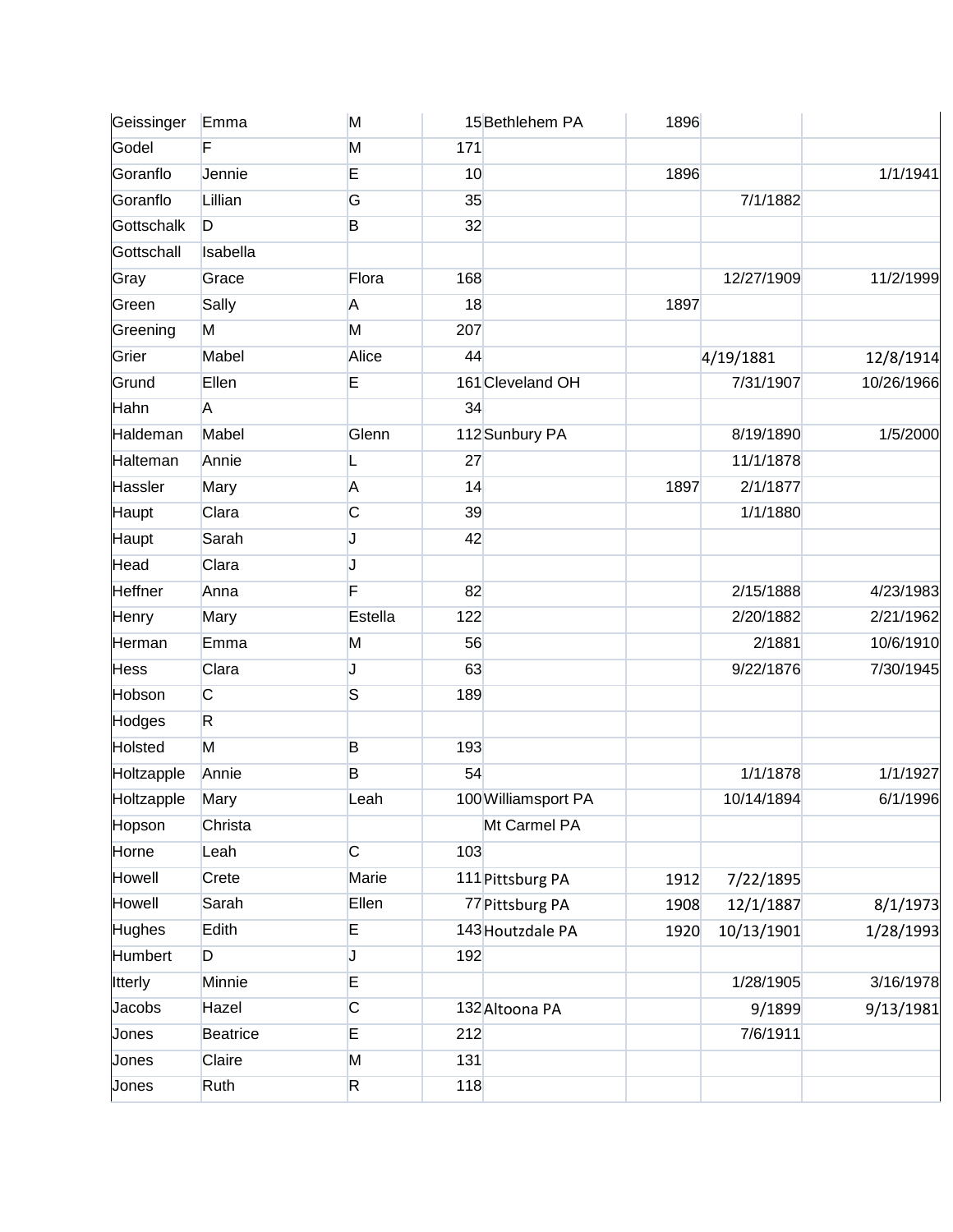| Junkins             | Mary               |              |     | Oakland MD             |      |            |            |
|---------------------|--------------------|--------------|-----|------------------------|------|------------|------------|
| Kaske               | M                  | E            | 91  |                        |      |            |            |
| Keen                | Susan              | H            | 36  |                        |      |            |            |
| Kern                | Mary               |              |     |                        | 1896 |            |            |
| Kichline            | Amelia (Mrs James) |              |     | <b>Bethlehem PA</b>    | 1896 |            |            |
| Knapp               | Martha             | E            |     |                        |      |            |            |
| Knopp               | B                  |              | 129 |                        |      |            |            |
| Knopp               | D                  | E            | 177 |                        |      |            |            |
| Knopp               | Flora              | J            | 105 |                        |      |            |            |
| Knopp               | Katie              | M            | 74  |                        |      |            |            |
| Knopp               | Leota              | L            |     | 160 Cleveland OH       |      | 12/11/1906 | 8/23/1992  |
| Knopp               | M                  | E            | 134 |                        |      |            |            |
| Koepke              | Minnie             | Elizabeth    |     | 91Ohio                 |      | 3/15/1889  | 1943       |
| Korn                | Mabel              | F            | 88  |                        |      | 1/1/1891   | 1/1/1918   |
| Kraft               | L                  | C            | 94  |                        |      |            |            |
| Kramer              | A                  | M            | 110 |                        |      |            |            |
| <b>Kramer</b>       | Florence           | $\mathsf{V}$ | 141 |                        |      | 2/21/1899  | 6/20/1982  |
| Kuntz               | Rebecca            | R.           | 8   |                        | 1897 |            |            |
| Kuntz               | Sarah              | K            | 37  |                        |      | 9/1/1881   |            |
| Leiby               | Eva                | Mae          |     | <b>Berks County PA</b> |      | 7/6/1896   | 9/9/1994   |
| Leiby               | R.                 | M            | 135 |                        |      |            |            |
| Lemke               | G                  | L            |     |                        |      |            |            |
| Lewis               | Martha             | A            |     |                        | 1896 |            |            |
| Long                | <b>lvy</b>         | L            | 147 |                        |      | 3/10/1898  | 5/18/1977  |
| Longabaugh Margaret |                    | D            |     | 95 Pittsburgh PA       |      | 3/18/1885  | 3/29/1980  |
| Lord                | Sarah              | J            | 64  |                        |      | 7/28/1882  | 3/29/1980  |
| Mann                | <b>Beulah</b>      | E            |     |                        |      |            |            |
| March               | Ruth               |              | 137 |                        |      |            |            |
| Martin              | M                  | E            | 197 |                        |      |            |            |
| Mayer               | Mathilde           | F            | 154 |                        |      | 7/12/1885  | 10/30/1959 |
| <b>McKinney</b>     | Vera               | $\mathsf{N}$ |     |                        |      | 11/24/1922 |            |
| Meisinger           | Anna               | L            | 84  |                        |      |            |            |
| <b>Miller</b>       | <b>Bertha</b>      | M            |     | 97 Shamokin PA         |      | 3/31/1896  | 7/12/1971  |
| Miller              | Mary               | J            | 72  |                        |      |            |            |
| Miller              | Pearl              | E            | 133 |                        |      | 5/12/1902  | 5/27/1934  |
| <b>Mills</b>        | Amy                | E            |     | 144 Pittsburgh PA      |      | 6/2/1902   | 10/15/1983 |
| Miskoley            | Wilma              | J            | 157 |                        |      |            |            |
| Mitchell            | Naomi              |              |     |                        |      |            |            |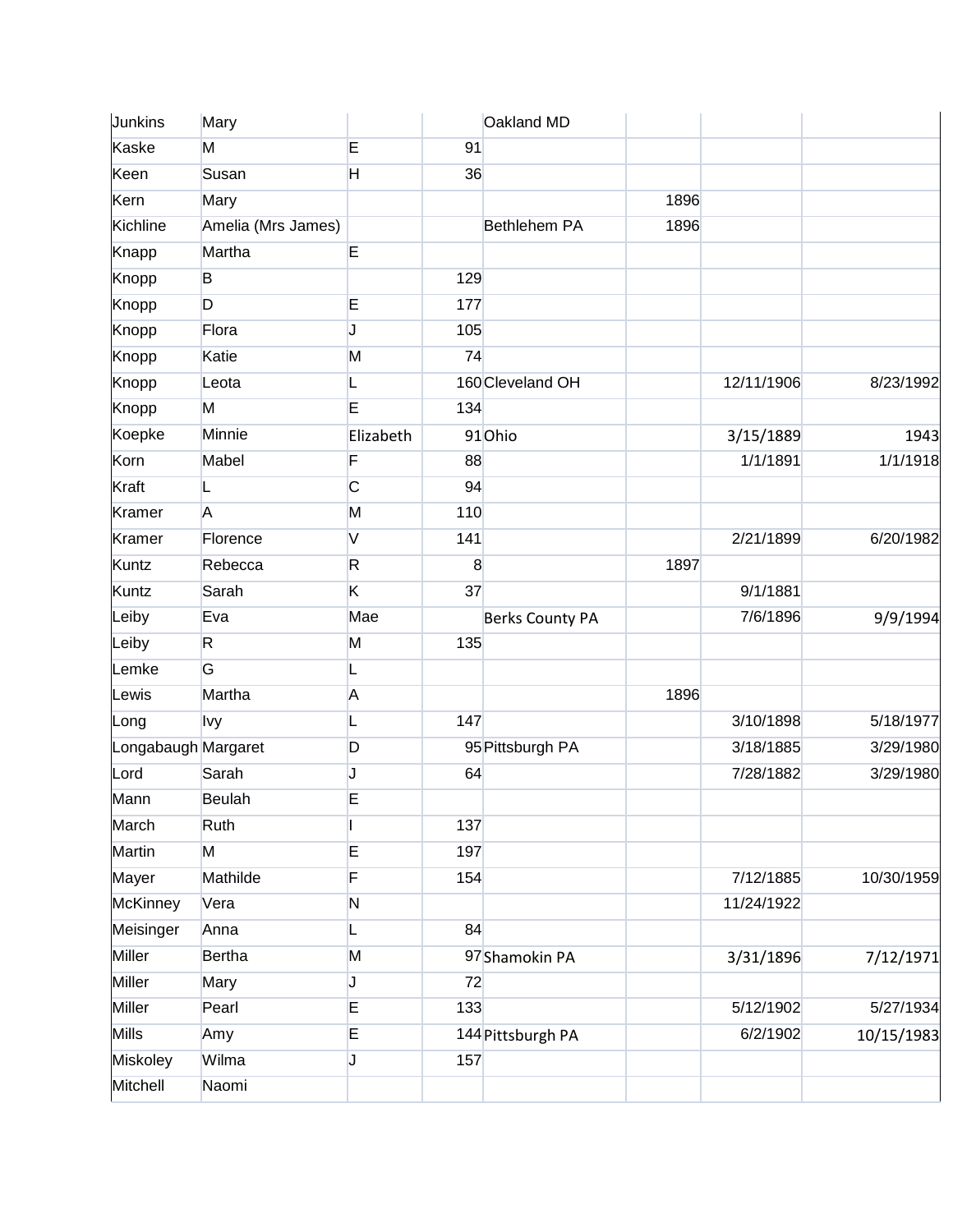| Moore            | Ida            | A              |                |                     |       |           |            |
|------------------|----------------|----------------|----------------|---------------------|-------|-----------|------------|
| Moore            | S              | J              | 78             |                     |       |           |            |
| Morgan           | G              |                | 174            |                     |       |           |            |
| Mort             | Alva           | M              | 199            |                     |       |           |            |
| <b>Muffley</b>   | Verna          | Rebecka        |                | Shamokin PA         | 1905? | 7/1881    | 2/6/1934   |
| Mullen           | M              | E              | 211            |                     |       |           |            |
| Munsell          | M              | E              | 200            |                     |       |           |            |
| Musselman        | Clare          | R.             |                | 186 Philadelphia PA |       | 4/13/1918 | 7/5/1994   |
| Musselman Hazel  |                | Irene          |                | 188 Philadelphia PA |       | 8/26/1913 | 4/26/2013  |
| Musselman        | Hattie         | <b>Brunner</b> | 45             |                     |       | 2/19/1876 | 1/1/1957   |
| Musselman        | Lillian        | M              | 32             |                     |       | 5/12/1881 | 1/12/1966  |
| Musselman        | Mary           | Ann            | 26             |                     |       | 8/16/1861 | 10/28/1948 |
| Musselman Mary   |                | Euphie         | 73             |                     |       | 1/14/1895 | 3/16/1975  |
| Musselman Sallie |                | E              |                | 43 Williamsport PA  |       | 11/3/1883 | 6/14/1965  |
| <b>Myers</b>     | J              | S              | 87             |                     |       |           |            |
| Nelson           | Minverva       | M              |                | 139 Terre Hill PA   |       | 1/18/1897 | 8/29/1972  |
| Nemeth           | Anna           | M              | 145            |                     |       |           |            |
| O'Neill          | E              | K              | 159            |                     |       |           |            |
| Parson           | P              | R              | 136            |                     |       |           |            |
| Phipps           | Rita           |                |                | Pittsburg PA        |       |           |            |
| Promoli          | M              | V              | 93             |                     |       |           |            |
| Ranson           | Louisa         |                | 85             |                     |       | 5/13/1885 | May-74     |
| Rebele           | Ruth           |                |                |                     |       |           |            |
| Reber            | P              | E              | 119            |                     |       |           |            |
| Reese            | Dorothy        |                |                | 215 Scranton PA     |       |           |            |
| Reese            | F              | M              |                |                     |       |           |            |
| Reiff            | Emma           | Godshall       |                | 57 Skippack PA      |       | 6/28/1882 | 11/10/1944 |
| Remaley          | Bertha         |                |                |                     |       |           |            |
| Reuss            | M              |                | 123            |                     |       |           |            |
| Richards         | Margaret       | M              | 158            |                     |       |           |            |
| Richter          | Dora           |                |                |                     |       |           |            |
| Rockel           | Anna           | M              |                |                     |       |           |            |
| Rofer            | Louise         | L              | 166            |                     |       |           |            |
| Rogers           | <b>Bernice</b> |                |                | Carthage IL         |       |           |            |
| Ross             | M              | H.             | 99             |                     |       |           |            |
| Rote             | Dora           | B              | $\overline{2}$ |                     | 1893  | 9/1/1876  |            |
| Rote             | Rosa           | Jennie         | $\overline{7}$ |                     | 1895  | 2/1/1868  |            |
| Rothermel        | Cora           |                |                |                     |       |           |            |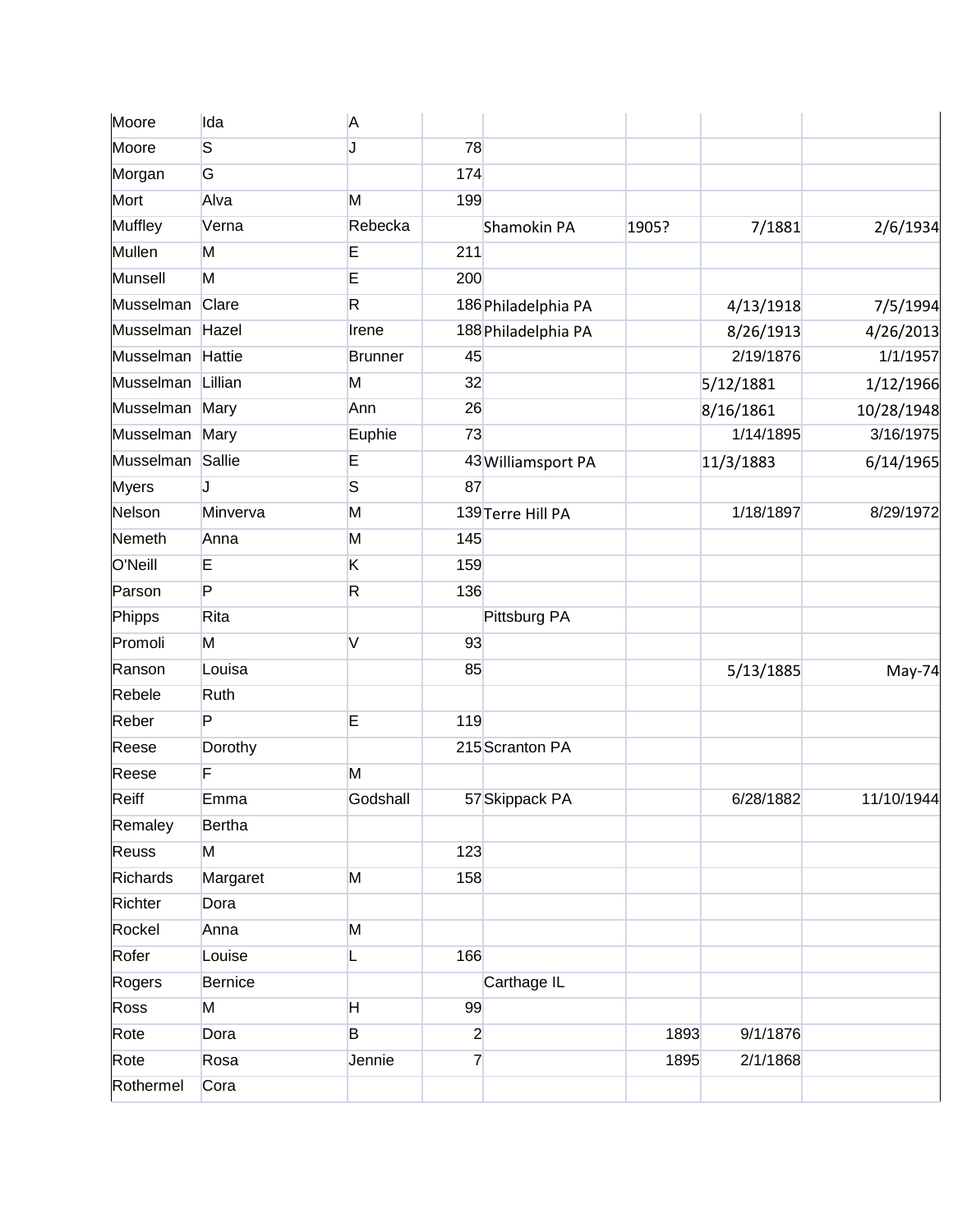| Rothermel             | Hettie         | M                 |     | 83 Blandon PA      |      | 4/29/1889 | 3/6/1988   |
|-----------------------|----------------|-------------------|-----|--------------------|------|-----------|------------|
| Saylor                | E              |                   | 162 |                    |      |           |            |
| Schaeffer             | Amanda         | E                 |     | 6Bethlehem PA      | 1897 |           |            |
| Scheaffer             | Ellen          | A                 |     |                    |      |           |            |
| Schearer              | Cora           |                   |     |                    |      |           |            |
| Schelly               | Rebecca        | S                 |     | 48 Milford Twp. PA | 1900 | 2/26/1874 | 12/20/1950 |
| Schmoyer              | Laura          | H                 | 29  |                    |      |           |            |
| Schoch                | Emma           |                   |     | Lehighton PA       | 1896 |           |            |
| Schriver              | Dorothy        | J                 | 165 |                    |      |           |            |
| Schrock               | Harriet        | E                 | 169 |                    |      | 10/9/1885 | 2/18/1960  |
| Schweisfurt Elizabeth |                | Emma              | 96  |                    |      |           |            |
| Schwenk               | Lulu           | G                 | 66  |                    |      | 1/1/1885  | 1/1/1920   |
| Selby                 | Margaret       | A                 | 61  |                    |      |           |            |
| Selby                 | Margaret       | A                 |     |                    |      |           |            |
| Seymour               | Martha         | H                 |     | 25 Girardville PA  |      | 4/1880    | 9/10/1929  |
| Sherry                | S              |                   | 98  |                    |      |           |            |
| Shireman              | Mrs J G        |                   |     |                    | 1898 |           |            |
| Simcox                | H.             |                   | 178 |                    |      |           |            |
| Simpson               | Mabel          |                   | 167 |                    |      |           |            |
| Sinclair              | Rosemarie      |                   |     | <b>Marion MI</b>   |      |           |            |
| Sipe                  | Lillian        | F                 |     | 69 York PA         |      | 6/30/1883 | 3/31/1961  |
| Sizer                 | $\overline{P}$ | M                 | 116 |                    |      |           |            |
| Slanker               | H              | E                 | 203 |                    |      |           |            |
| Smith                 | Anna           | W                 | 9   |                    | 1896 |           |            |
| Smith                 | E              | P                 | 92  |                    |      |           |            |
| Smith                 | Faith          |                   |     |                    |      |           |            |
| Smith                 | Rosa           | B                 | 146 |                    |      |           |            |
| Snavely               | <b>Esther</b>  | B                 |     | 213 Hershey PA     |      | 8/8/1900  | 1/3/1971   |
| Snyder                | <b>Bertha</b>  | L                 |     | 21 Blandon PA      | 1896 |           |            |
| Snyder                | Mary           | A                 | 20  |                    | 1897 | 3/1/1878  |            |
| Spellman              | Anne           | Corey             | 11  |                    | 1896 |           |            |
| Spinney               | G              | $\overline{\vee}$ | 179 |                    |      |           |            |
| Stabley               | Julia          | Pearl             | 180 |                    |      | 2/3/1911  | 8/12/2007  |
| Stametz               | Cora           | B                 |     | 50 Warren Cty, NJ  |      | 8/25/1895 |            |
| Stametz               | S              | C                 |     |                    |      |           |            |
| Stauffer              | L              |                   | 114 |                    |      |           |            |
| Steinmetz             | Bertha         | M                 |     | 24 Bethlehem PA    | 1897 | 1877      | $9/-/1901$ |
| Steinmetz             | Laura          | E.                | 17  |                    | 1897 |           |            |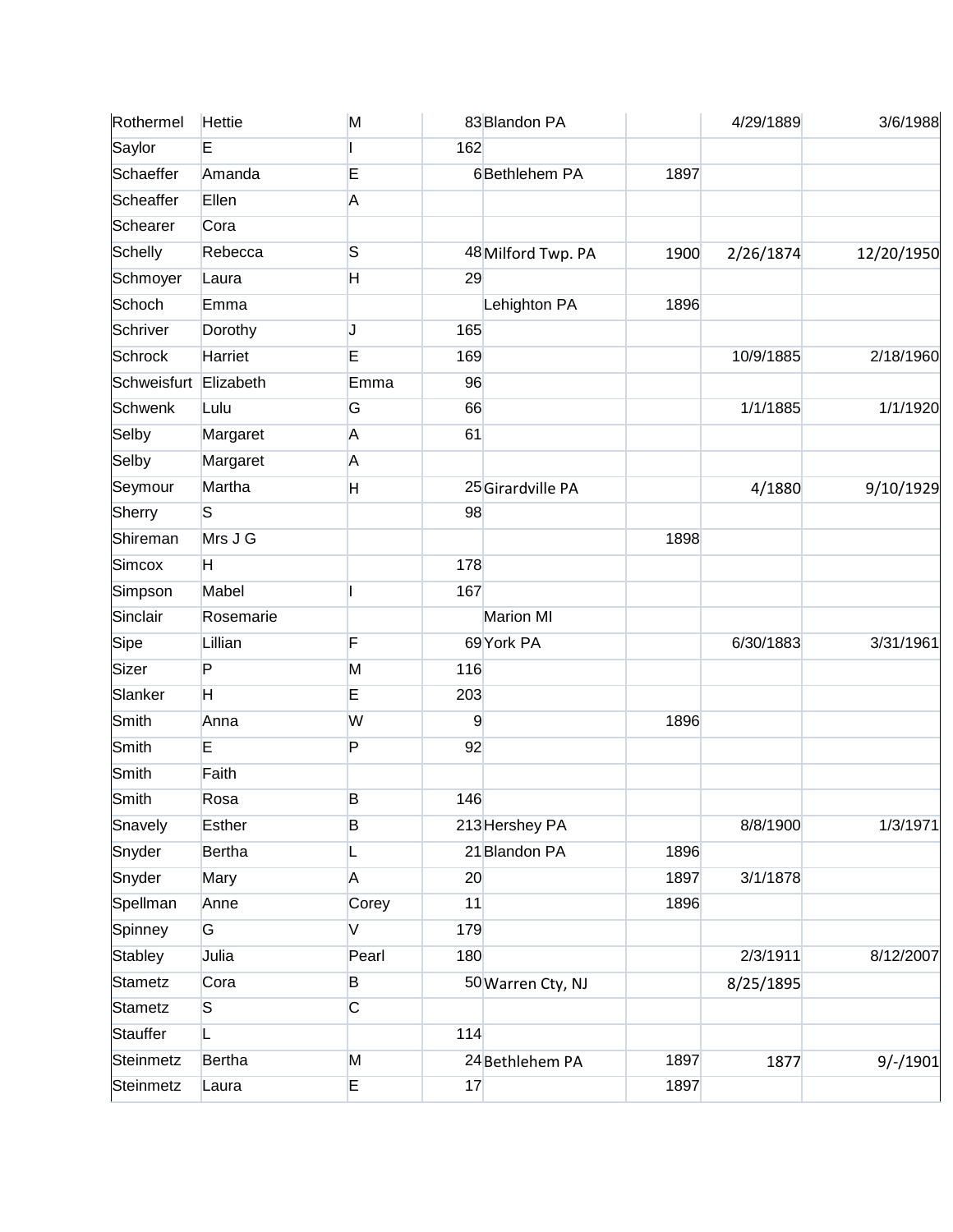| Stengel       | Verna          |       |     |                    |      |            |            |
|---------------|----------------|-------|-----|--------------------|------|------------|------------|
| Stengele      | Ruth           | R.    | 107 |                    |      | 2/12/1892  | 1/4/1978   |
| Stepeler      | Darlene        |       |     |                    |      |            |            |
| Sterling      | Elizabeth      |       |     |                    |      |            |            |
| Sterling      | Sarah          | E     | 81  |                    |      | 8/21/1884  | 10/14/1958 |
| <b>Stirk</b>  | Cora           | R     | 60  |                    |      |            |            |
| Stoneback     | Ida            | M     | 184 |                    |      | 6/4/1906   | 4/16/1990  |
| Stutzman      | E              |       | 52  |                    |      |            |            |
| <b>Styers</b> | L              |       | 53  |                    |      |            |            |
| Svacha        | Libbie         | E     |     | 121 Detroit MI     | 1917 | 4/11/1894  | 7/3/1948   |
| Svache        | E              | M     | 153 |                    |      |            |            |
| Teel          | R.             | D     | 130 |                    |      |            |            |
| Thompson      | <sub>S</sub>   |       | 181 |                    |      |            |            |
| Todd          | <b>Betty</b>   | Jean  |     |                    |      |            |            |
| Todd          | Carolyn        | M     |     |                    |      |            |            |
| Todd          | Grace          | M     |     |                    |      |            |            |
| Todd          | Verna          |       |     |                    |      |            |            |
| Tomchick      | $\circ$        |       | 187 |                    |      |            |            |
| Troup         | Karen          |       |     |                    |      |            |            |
| Tyerman       | M              | P     | 204 |                    |      |            |            |
| Van Billiard  | Helen          | M     | 117 |                    |      | 2/1/1894   | 2/15/1970  |
| Varner        | B              |       | 202 |                    |      |            |            |
| Ward          | G              |       |     |                    |      |            |            |
| Watson        | Lucy           | Pearl |     | 102 West Virginia  |      | 10/30/1891 | 3/13/1995  |
| Watson        | Sylvia         | B     |     | 108 West Virginia  |      | 5/12/1895  | 12/9/1964  |
| Weaver        | Ella           | R     |     |                    | 1897 |            |            |
| Weber         | Lydia          |       | 8   |                    |      |            |            |
| Weidner       | Mildred        | R     |     | 150 Spring City PA |      | 8/23/1902  | 10/5/1981  |
| Weiss         | Flora          | L     |     | 71 Milford Twp. PA |      | 4/17/1881  | 10/16/1955 |
| Weiss         | Rebecca        | Lewis | 38  |                    |      | 11/16/1874 | 4/14/1962  |
| Wentzel       | Annie          | K     | 12  |                    | 1896 |            |            |
| Werking       | Lula           | E     | 68  |                    |      | 5/5/1881   | 4/15/1972  |
| Wesley        | Anna (Mrs J H) |       |     |                    | 1896 | 1/1/1861   | 1/1/1911   |
| Wesley        | Anna (Mrs J H) |       | 51  |                    | 1896 |            |            |
| Wiley         | Ramona         |       |     | Pataskala OH       |      |            |            |
| Wilfong       | A              | H     | 67  |                    |      | 1/1/1885   | 1/1/1909   |
| Williams      | R.             | S     |     | 151 Catasaqua PA   |      |            |            |
| Wimmer        | M              | M     | 185 |                    |      |            |            |